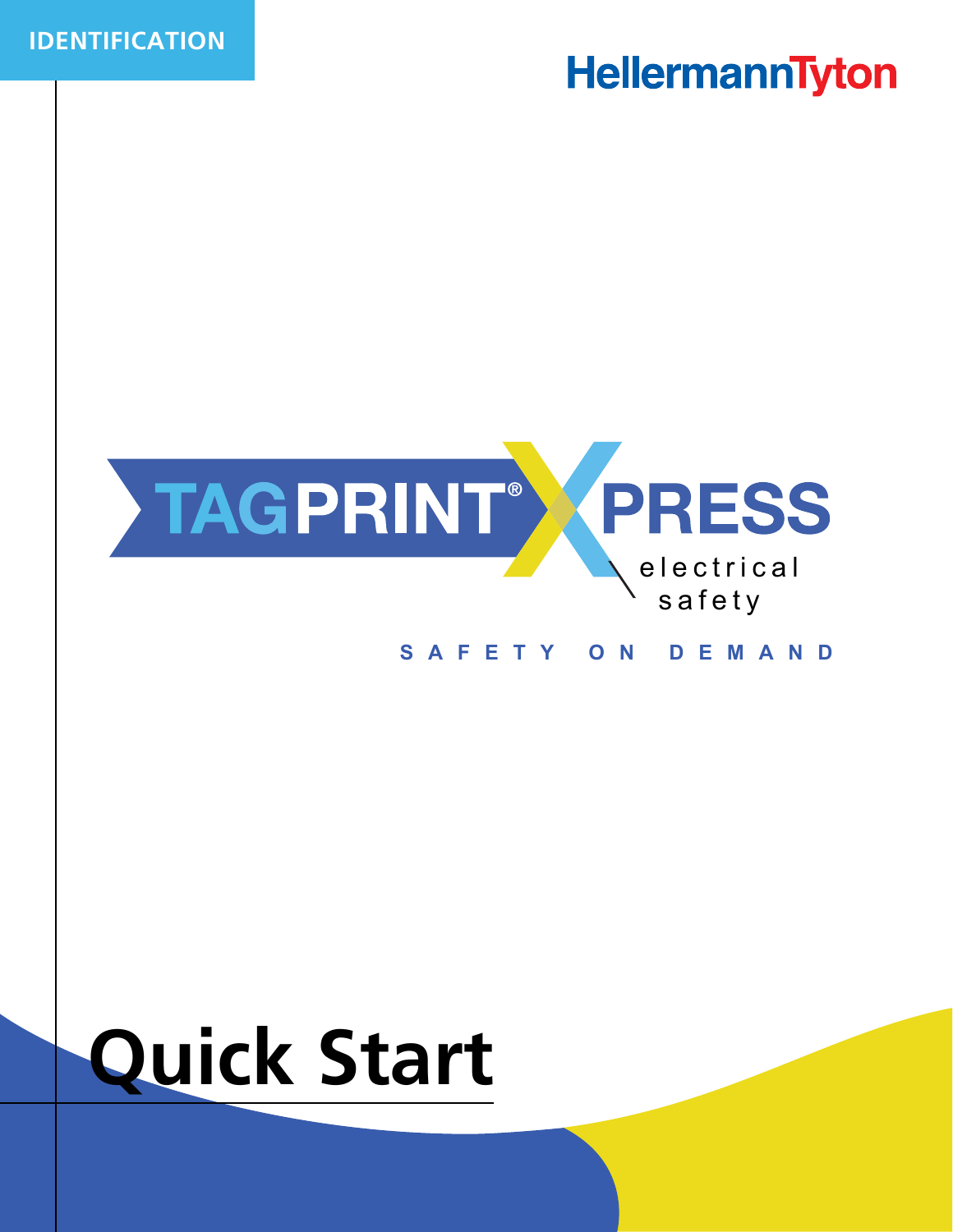### **TagPrint Xpress Electrical Quick Start Guide**

**Thank you for downloading TagPrint Xpress Electrical, HellermannTyton's quick and easy solution to code compliance. This mobile application serves all electrical center labeling applications as both an informational resource and printing tool. Simply go to Electrical Labels in the app and choose either an Information category or a Create category to begin using it.** 

#### **To print, TagPrint Xpress Electrical requires you to have a HellermannTyton printer configured on your network and that your mobile device is connected to that network.**

This guide provides a brief overview of how to connect your HellermannTyton TT230SM, TT230SMC, TTM430 or TTM460 thermal transfer printers to a network and print labels using TagPrint Xpress Electrical.

#### **Step 1: Connecting the printer to the network**

- 1. For initial printer setup, first determine the printer's IP address. The easiest way to do this is by connecting the printer to a computer and installing the printer driver. To start this process, connect the HellermannTyton brand printer to a computer using the USB cable included with the printer. Note: Only HellermannTyton brand printers will connect to the TagPrint Xpress Electrical mobile app.
- 2. Turn on the printer's power.
- 3. Locate the USB stick that came with your printer and plug it into your computer. Once loaded, click on the file "DiagTool\_V1.54.exe."
- 4. Select "Read" from the bottom right corner to get information about the printer and select "Ethernet Setup" on the left side of the Diagnostic Tool screen.

| About<br>Language<br>English                              |                                                                                                                            | Interlace<br>US8                                                                          | $\bullet$<br>Salton |  |
|-----------------------------------------------------------|----------------------------------------------------------------------------------------------------------------------------|-------------------------------------------------------------------------------------------|---------------------|--|
|                                                           | 븨                                                                                                                          |                                                                                           |                     |  |
| Printer Function<br>Calbrate Sensor                       | Pinter Configuration   File Manager   Bitmap Ford Manager   Command Tool  <br>Piirler Configuration<br>Printer Information |                                                                                           | Unit                |  |
| Ethemet Setup                                             | TT230SM Version: 6,78 EZ<br>Version <sup>1</sup>                                                                           |                                                                                           | G inch<br>$C$ mm    |  |
| <b>RTC Selup</b>                                          | 0.5169<br>Km <sup>3</sup><br>Milage                                                                                        | <b>OGDF7E50</b><br><b>Check Sum</b>                                                       |                     |  |
| Pint Test Page                                            | Piviter Setup<br>臣<br>Speed                                                                                                | CN<br>٠<br>Ribbon.                                                                        |                     |  |
| Recet Porter                                              | 13<br>회<br>35<br>Density                                                                                                   | 050<br>ž<br>Code Page                                                                     |                     |  |
| Factory Default                                           | 12.97<br>Paper Widthfunit)                                                                                                 | Ξ<br>con<br>Country Code:                                                                 |                     |  |
| Dunp Text                                                 | Paper Heightfunk) 1.64                                                                                                     | Ξ<br>DN.<br>Head-up Sensor                                                                |                     |  |
| Ignore AUTO BAS                                           | GAP<br>킈<br>Media Sensor                                                                                                   | $\overline{\phantom{a}}$<br>ON<br>Report Alter Emor-                                      |                     |  |
| Configuration Page                                        | 0.02<br>Gapturitt                                                                                                          | 19<br>Gap Inters                                                                          |                     |  |
| Printer Status<br><b>Things</b><br>Haud Down<br>Faced Jan | 10:00<br>Gap Offsetiunit<br>OFF<br>E.<br>Post-Print Action<br>Cut Piece<br>ĵά<br>ĵ0                                        | 13<br><b>Eline Inten</b><br>l4<br>Continuous Inten.<br>9600<br>×<br><b>Baud Rate</b><br>8 |                     |  |
| DU of Facer.<br><b>RitimEndEn</b><br>Réport Emade En      | Relevence<br>lσ<br>Īΰ<br>븨<br>$\cdot$<br><b>Direction</b><br>ю                                                             | Ξ<br>Data Bits<br>None<br>ž<br>Party:                                                     |                     |  |
| Paula<br>PW5no"<br>Difiel Eliza                           | Offset<br>叵<br>Shack?<br>顶<br>SHAY                                                                                         | l 1<br>Z.<br>Stop Bitfs!                                                                  |                     |  |
| Get Status                                                | Clear<br>Load                                                                                                              | Save.                                                                                     | Set<br>Flead        |  |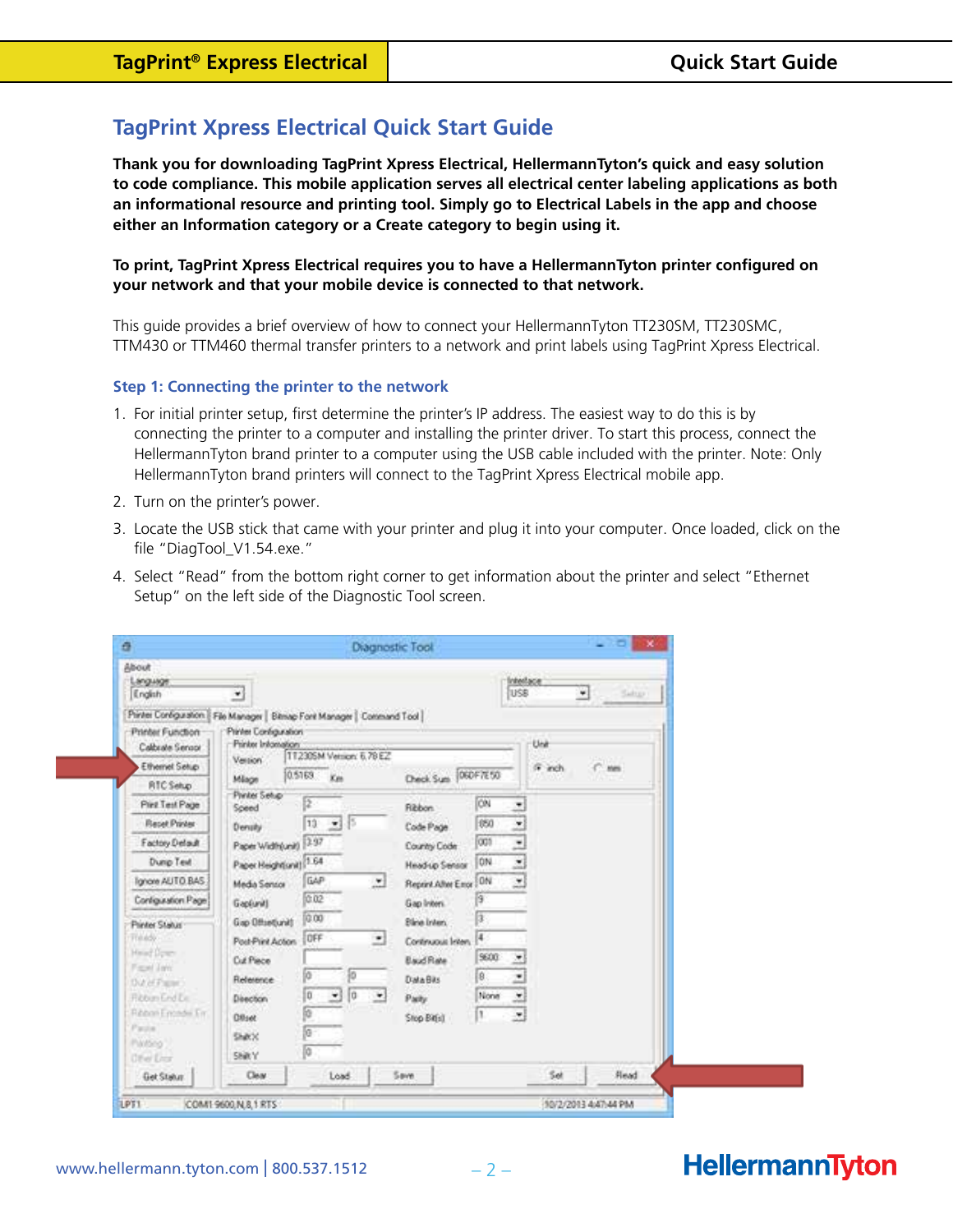5. Choose between "Static IP" and "DHCP." If the DHCP network protocol is preferred, write down the IP address shown on the screen and skip to Step 9. If using a static IP address, continue to Step 6.

| C Static IP<br>192 168 76 61<br>255.255.252.0<br>Subnet Mask<br>192.168.77.5<br>PS-304912<br>00-18-82-30-49-12<br>MAC Address<br>Set Printer Name<br>Set IP<br>Cancel | IP Setup<br>G DHCP |  |
|-----------------------------------------------------------------------------------------------------------------------------------------------------------------------|--------------------|--|
|                                                                                                                                                                       |                    |  |
|                                                                                                                                                                       | 1P)                |  |
|                                                                                                                                                                       |                    |  |
|                                                                                                                                                                       | Gateway:           |  |
|                                                                                                                                                                       | Printer Name       |  |
|                                                                                                                                                                       |                    |  |
|                                                                                                                                                                       |                    |  |
|                                                                                                                                                                       |                    |  |

- 6. Enter a free IP address and the correct Subnet Mask.
- 7. Select "Set" in the bottom right corner of the Diagnostic Tool window.
- 8. Close the Diagnostic Tool.
- 9. Connect the printer to the network using an ethernet cable.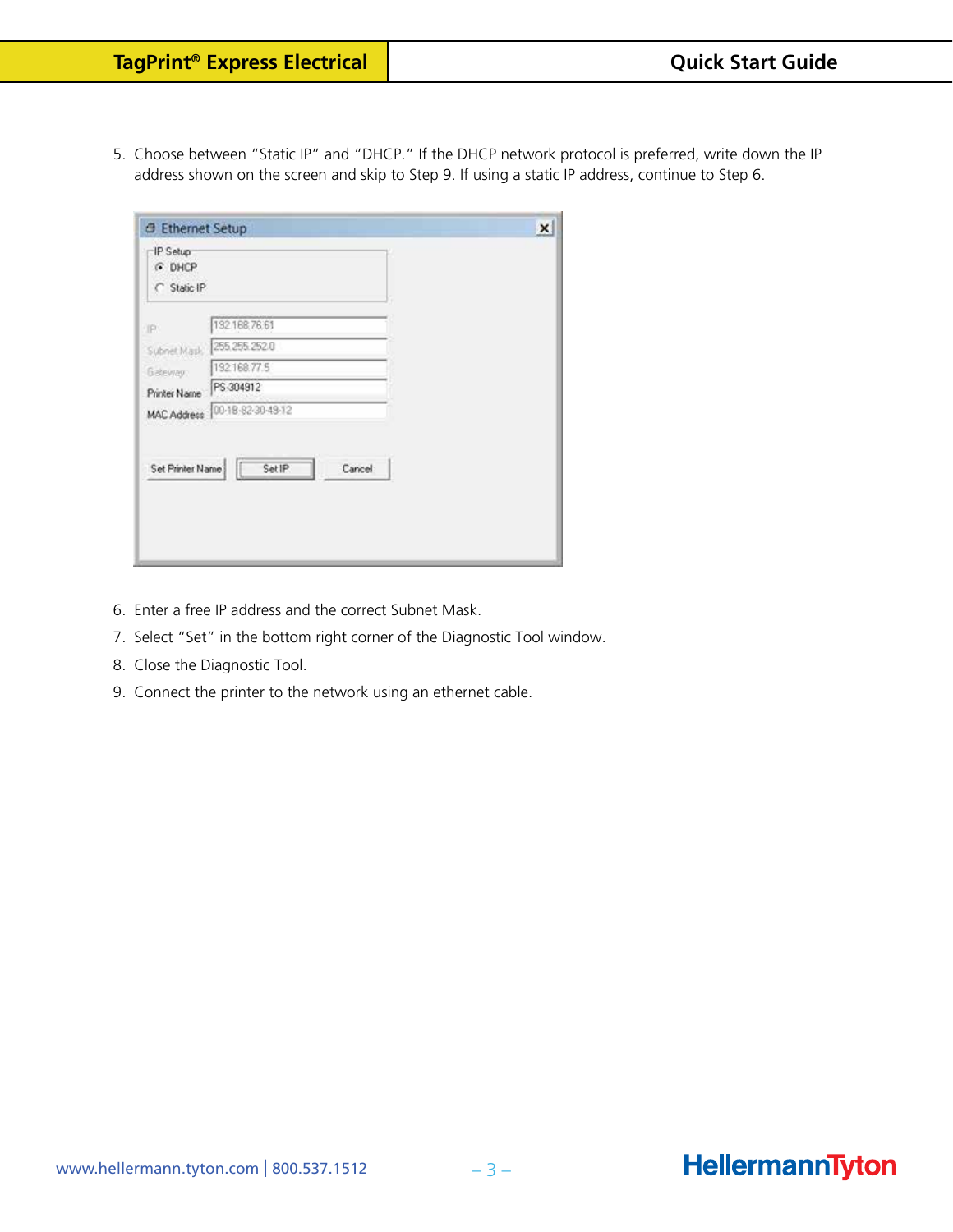| 7:08                                                            |          | $H \approx 22$ |
|-----------------------------------------------------------------|----------|----------------|
| $\left\langle \begin{array}{c} 1 \ 1 \end{array} \right\rangle$ | Printers |                |
|                                                                 |          |                |
|                                                                 |          |                |
|                                                                 |          |                |
|                                                                 |          |                |
|                                                                 |          |                |
|                                                                 |          |                |

#### **Step 2: Adding the printer to TagPrint Xpress Electrical**

- 1. Open the TagPrint Xpress Electrical app.
- 2. Navigate to the "More" tab and select printers, then press the "+" in the upper right corner.

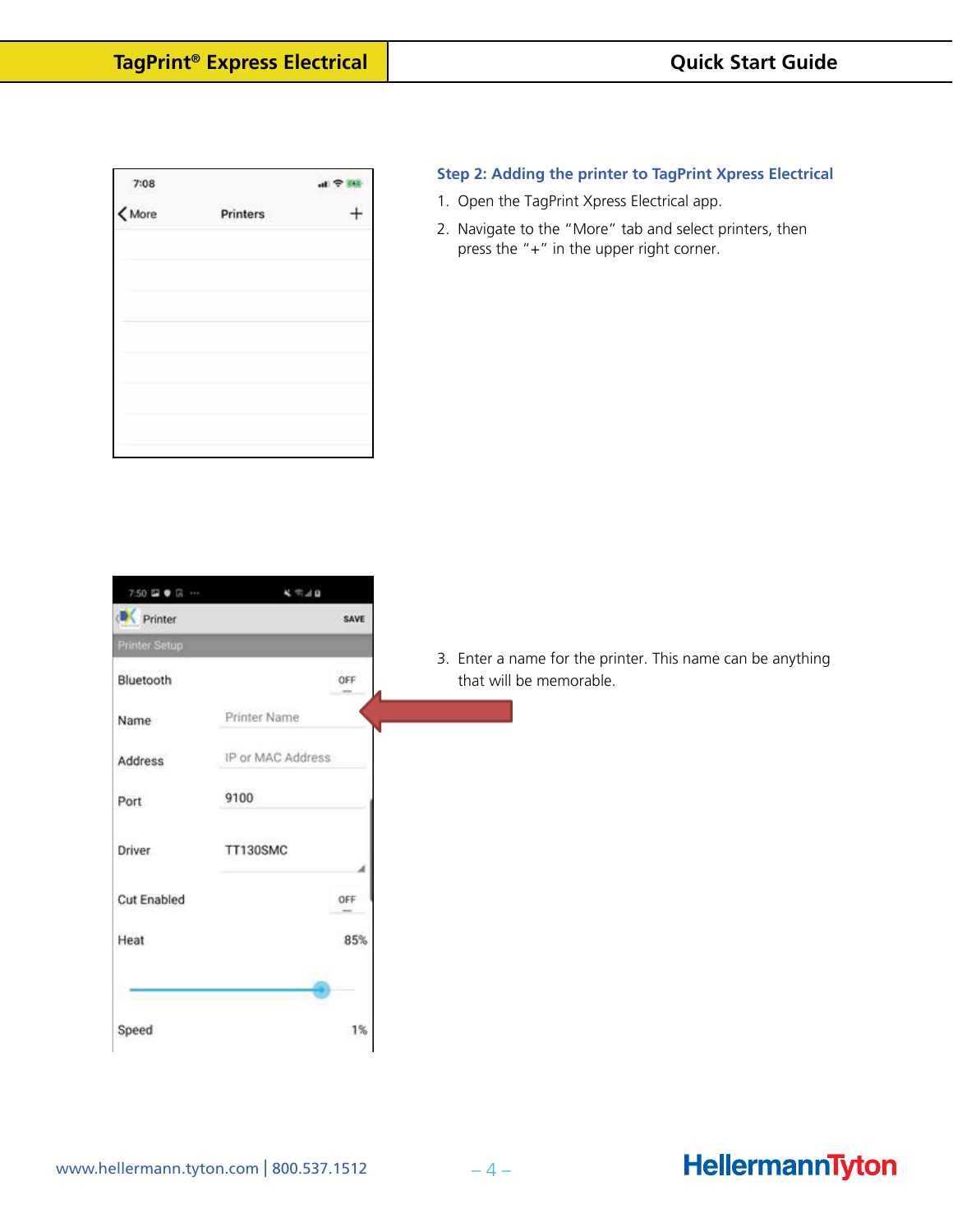| 7:50 ■●日 …           | 4 节止目                  | con          |
|----------------------|------------------------|--------------|
| <b>Printer</b>       |                        | SAVE<br>4. E |
| Address              | IP or MAC Address      | 5.1          |
| Port                 | 9100                   | 6.9          |
| Driver               | TT130SMC               | 7.5<br>⊿     |
| <b>Cut Enabled</b>   |                        | OFF          |
| Heat                 |                        | 85%          |
| Speed                |                        | 1%           |
| Horz. Offset (in.) 0 |                        |              |
|                      | <b>Test Connection</b> |              |

#### **Step 2: Adding the printer to TagPrint Xpress Electrical**  *cont.*

- Enter the printer's IP Address as identified in Step 1.
- If the printer has a cutter, select "Cut Enabled." All other options should remain on the defaults.
- Select "Test Connection" to verify that the printer and the app are configured correctly.
- Select "Save."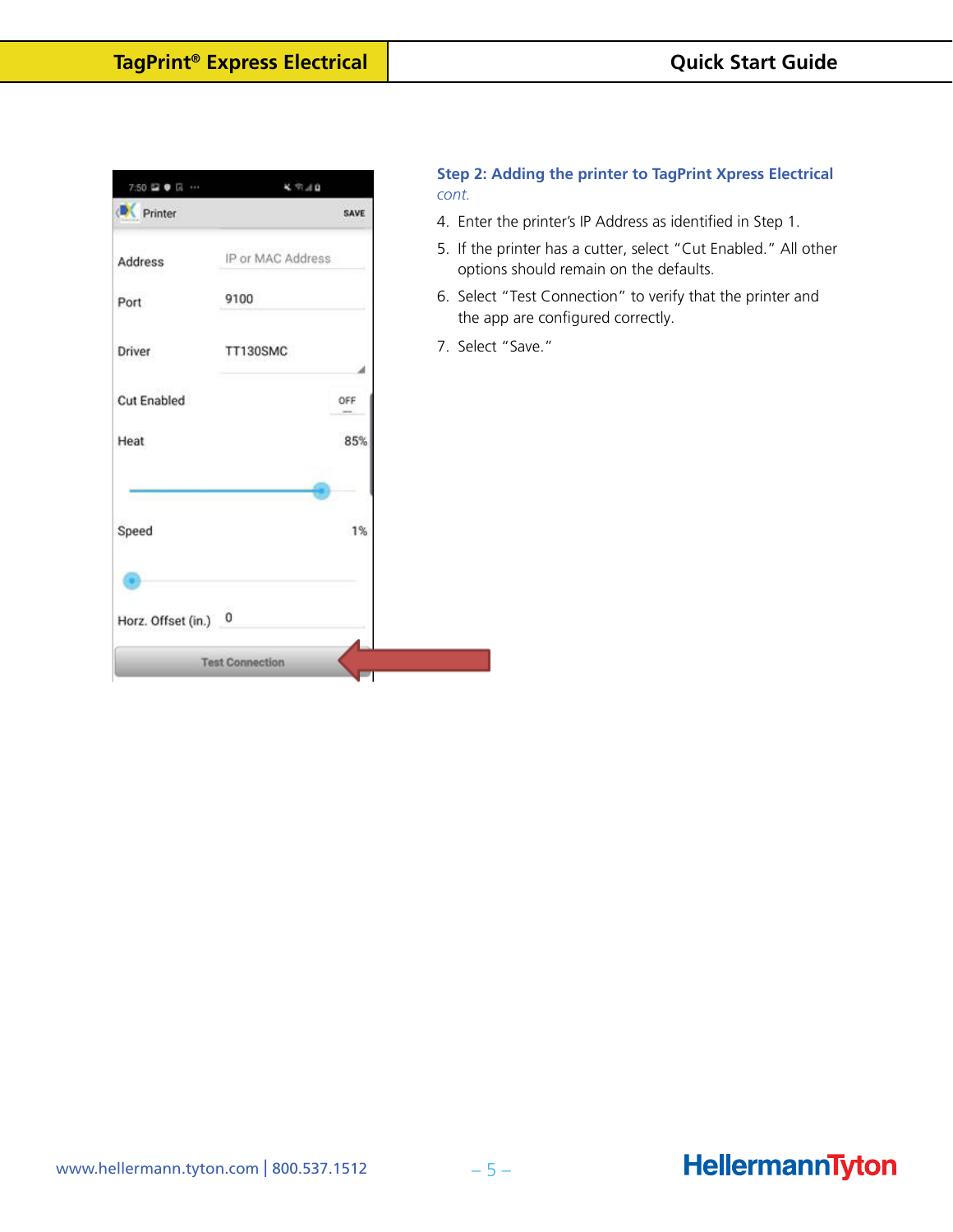| <b>Electricial</b>             | Creato                            |                  |                                  | Mone |
|--------------------------------|-----------------------------------|------------------|----------------------------------|------|
|                                | <b>DESIGN A SAFETY LABEL</b>      |                  |                                  |      |
| DANGER AWARNING A CAUTION<br>Α |                                   |                  |                                  |      |
| <b>NOTICE</b>                  | <b>SAFETY</b>                     |                  | HAZARD<br>LEVEL<br><b>WIZARD</b> |      |
|                                | <b>ARC FLASH LABELS</b>           |                  |                                  |      |
| A WARNING<br>ABE FLARE SACARE  |                                   |                  | <b>NARNING</b>                   |      |
|                                |                                   |                  |                                  |      |
|                                |                                   |                  |                                  |      |
|                                | <b>VOLTAGE MARKERS</b>            |                  |                                  |      |
| <b>440 VOLTS</b>               |                                   |                  | <b>LABELS BY</b><br>APPLICATION  |      |
|                                |                                   | <b>FAVORITES</b> |                                  |      |
|                                | Software update ready to install. |                  |                                  |      |
|                                |                                   |                  |                                  |      |

#### **Step 3: Printing a label**

For this example, we will show how to print an "Arc Flash" label from a preset. This is the basic process for using the app for all label types.

1. Navigate to the "Electrical Labels" tab and Select "Arc Flash Labels."



2. Select "Arc Flash Label - Add Data"

#### www.hellermann.tyton.com | 800.537.1512  $-6-$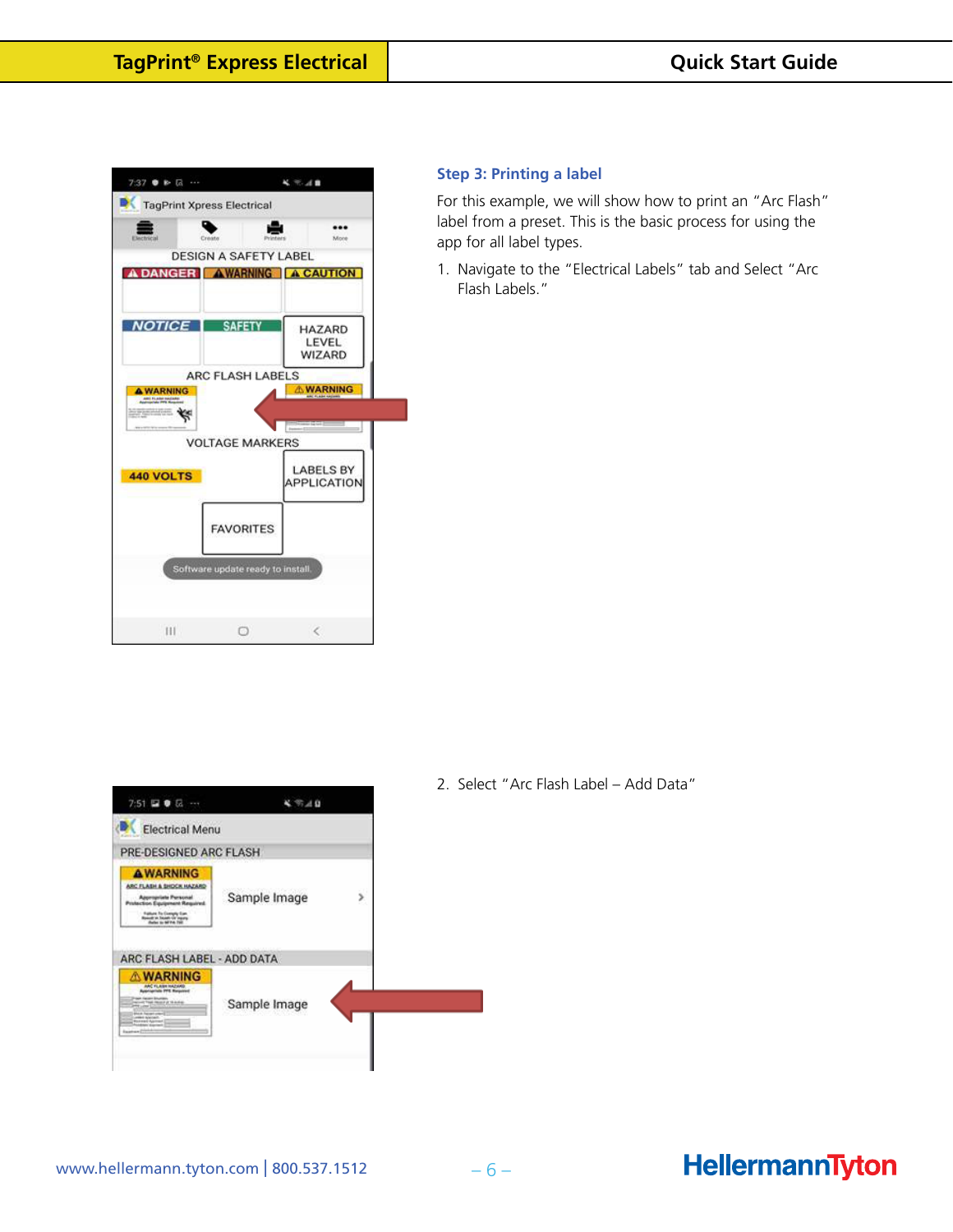

- **Step 3: Printing a label** *cont.*
- 3. Select Example Image.



4. Select appropriate width; for this example, select 2".

5. To enter data, select the blank space to the right of "Flash Hazard Boundary."